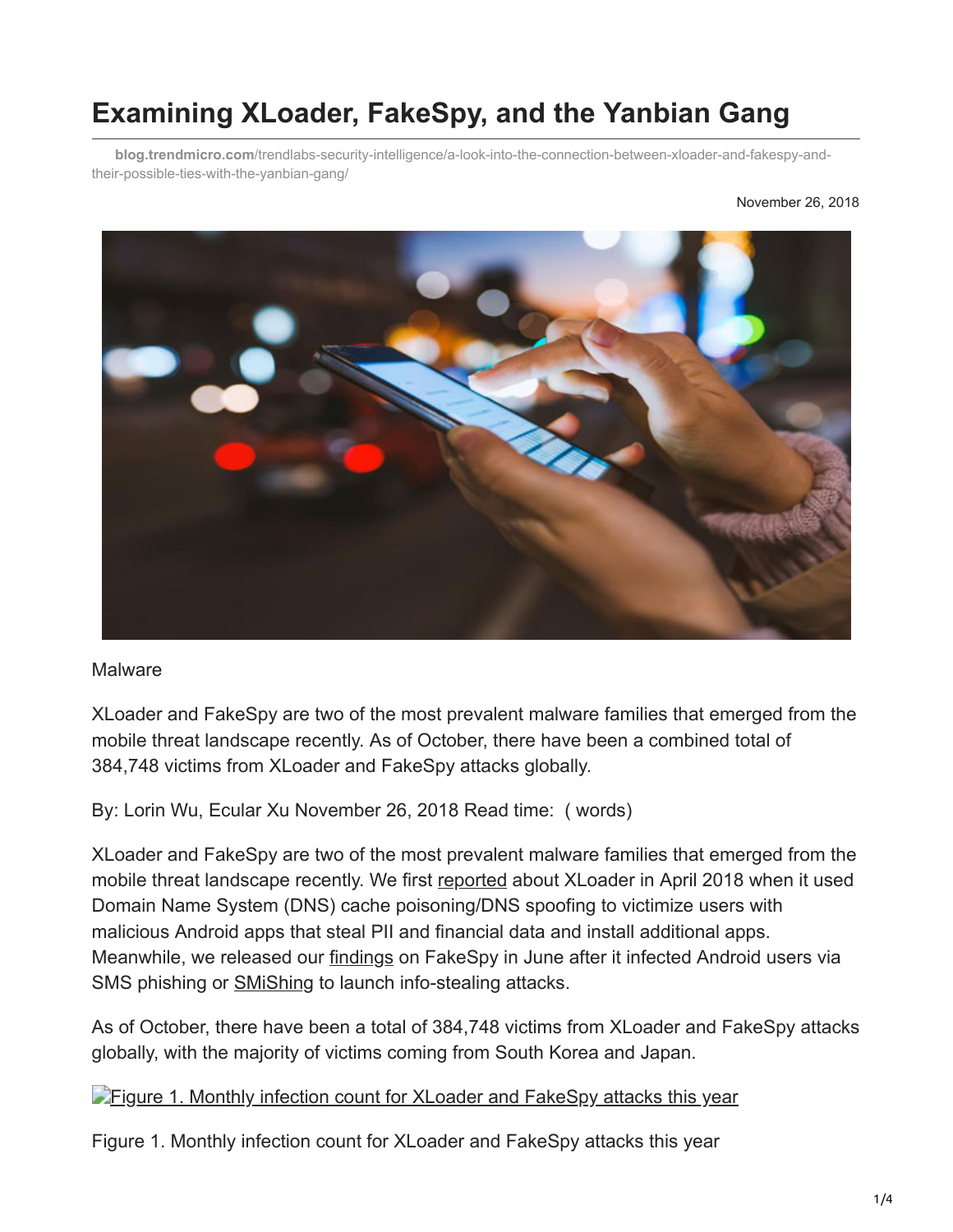When we released our initial findings on XLoader and FakeSpy, they appeared to have nothing to do with each other. However, our new research uncovered clues that could indicate that they are either being operated by the same threat actor group or that their operators are affiliated with each other.

# **XLoader and FakeSpy posed as legitimate apps of a Japanese home delivery service company**

The first clue that led to the discovery of the connection between XLoader and FakeSpy is when the former was observed disguising as a legitimate app of a major Japanese home delivery service company in June. Interestingly, almost all FakeSpy variants posed as the abovementioned Japanese apps to steal sensitive information from users.

Digging deeper into the activities of XLoader and FakeSpy, we learned that they use the same ecosystem to deploy malware. We used VirusTotal to search for an XLoader sample (bf0ad39d8a19b9bc385fb629e3227dec4012e1f5a316e8a30c932202624e8e0e) in July and learned that the sample was downloaded from a malicious domain posing under the name of the said home delivery service company. When we analyzed a FakeSpy sample (ba5b85a4dd70b96f4a43bda5eb66e546facc4e3523f78a91fc01c768c6de5c24) over a month later, we discovered that it was downloaded from the same malicious domain.

**[Figure 2. VirusTotal showing details of an XLoader sample coming from domain of a](https://blog.trendmicro.com/content/dam/trendmicro/global/en/migrated/security-intelligence-migration-spreadsheet/trendlabs-security-intelligence/2018/11/Figure_2_VirusTotal_XLoader_FakeSpy.jpg)** Japanese home delivery service company

Figure 2. VirusTotal showing details of an XLoader sample coming from the abovementioned domain

### **[Figure 3. A FakeSpy sample was found to have been downloaded from the same domain](https://blog.trendmicro.com/content/dam/trendmicro/global/en/migrated/security-intelligence-migration-spreadsheet/trendlabs-security-intelligence/2018/11/Figure_3_FakeSpy_Domain.jpg)**

Figure 3. A FakeSpy sample was found to have been downloaded from the same domain

Multiple XLoader and FakeSpy samples also showed the same results. As of this writing, we identified 126 domains that XLoader and FakeSpy shared for deploying malware (see complete IoC list in the research paper).

In addition, we saw similarities in XLoader and FakeSpy's methods involving their C&C addresses. Some of their variants abuse social media user profiles to hide their real C&C addresses.

# D

Figure 4. XLoader hiding its real C&C address in a social media user profile. Note: Through active cooperation with vendors that own the involved domains mentioned in this research, the user profile pages and accounts have been blocked.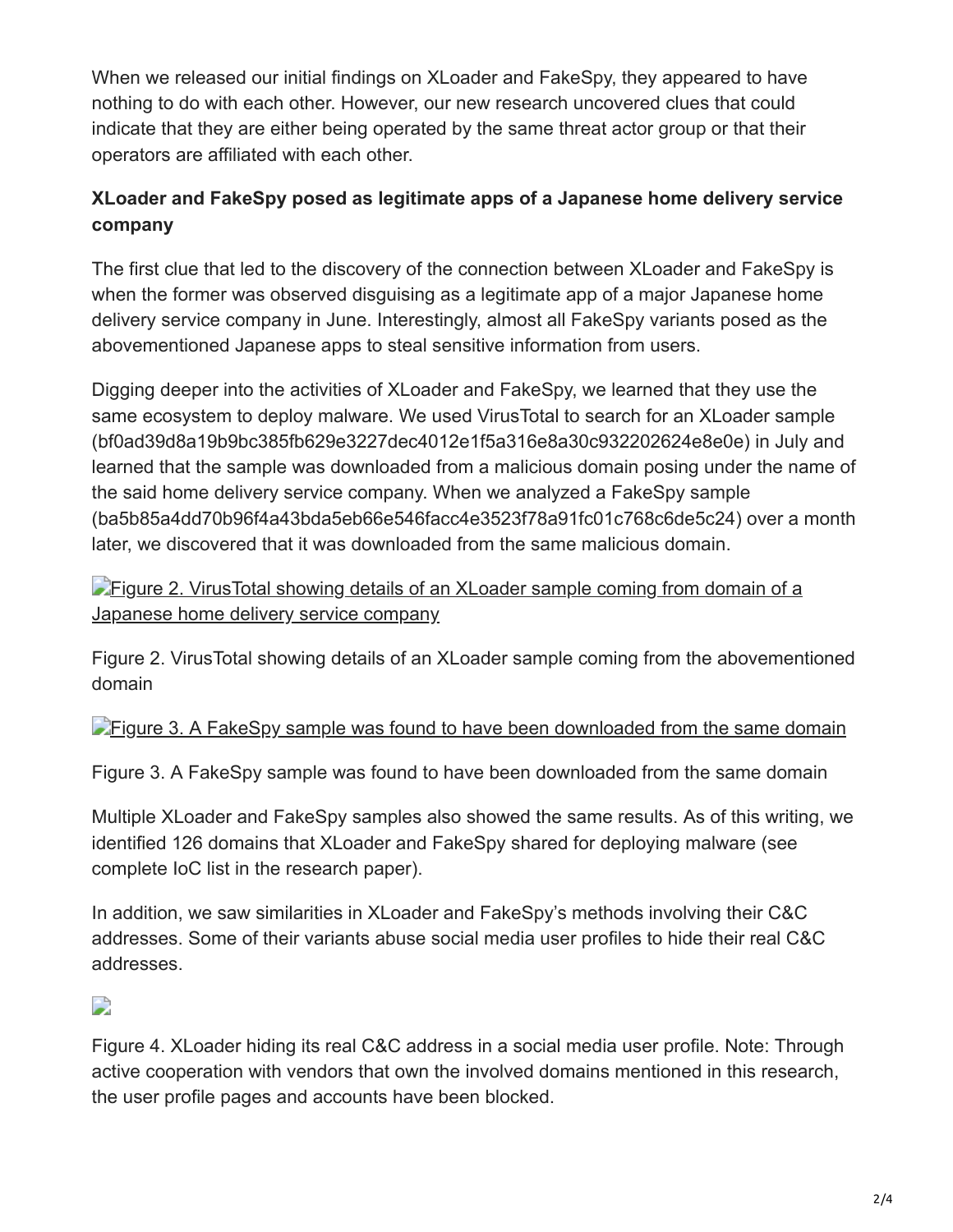

Figure 5. The IP address is written on social media profiles, always starting with <sup>^^</sup> and ends with \$\$. When the app is launched, it will access the page and parse contents to get the real C&C address.

## **The Yanbian Gang connection**

Analyzing the code structure and behavior of XLoader and FakeSpy, we were able to correlate the latter's samples to those of the [Yanbian Gang](https://blog.trendmicro.com/trendlabs-security-intelligence/mobile-malware-gang-steals-millions-from-south-korean-users/), a Chinese cybercriminal group infamous for stealing money from account holders of South Korean banks.

Aside from the fact that FakeSpy and Yanbian apps targeted online banking users in Japan and South Korea, we also learned that both operators used malware with similar code:

**[Figure 6. Code from a Yanbian Gang app](https://blog.trendmicro.com/content/dam/trendmicro/global/en/migrated/security-intelligence-migration-spreadsheet/trendlabs-security-intelligence/2018/11/Figure_6_Yanbian_code.jpg)** 

Figure 6. Code from a Yanbian Gang app

**[Figure 7. Code from a FakeSpy app](https://blog.trendmicro.com/content/dam/trendmicro/global/en/migrated/security-intelligence-migration-spreadsheet/trendlabs-security-intelligence/2018/11/Figure_7_FakeSpy_code.jpg)** 

Figure 7. Code from a FakeSpy app